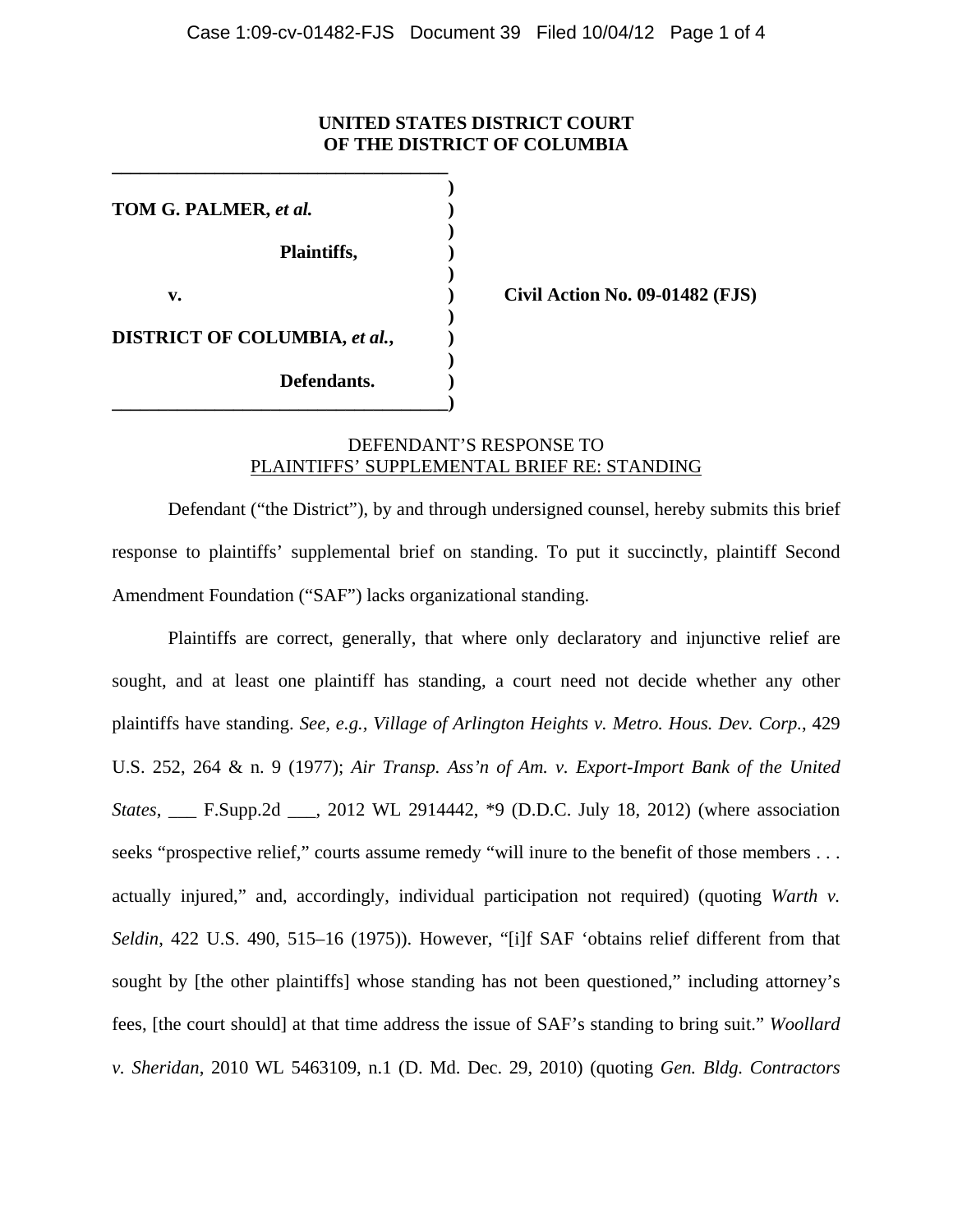## Case 1:09-cv-01482-FJS Document 39 Filed 10/04/12 Page 2 of 4

*Ass'n v. Pennsylvania*, 458 U.S. 375, 402 n. 22 (1982)), *appeal pending*, No. 12-4137 (4th Cir. argument set, Oct. 24, 2012).

 Moreover, plaintiff Second Amendment Foundation lacks organizational standing. To show organizational standing, a group must demonstrate "a direct conflict between the defendant's conduct and the organization's mission." *Abigail Alliance for Better Access to Developmental Drugs v. Von Eschenbach*, 469 F.3d 129, 133 (D.C. Cir. 2006) (citing *Nat'l Treasury Employees Union v. United States*, 101 F.3d 1423, 1430 (D.C. Cir. 1996)). "Furthermore, an organization is not injured by expending resources to challenge the regulation itself; we do not recognize such selfinflicted harm." *Id*. (citing *Fair Employment Council of Greater Wash., Inc. v. BMC Mktg. Corp.*, 28 F.3d 1268, 1276–77 (D.C. Cir. 1994)).

 Contrary to controlling precedent, plaintiff SAF has failed to allege (or show) any "direct conflict" between its mission and the District's laws. *Cf.* Complaint ¶ 5 ("The purposes of SAF include promoting the exercise of the right to keep and bear arms; and education, research, publishing and legal action focusing on the Constitutional right to privately own and possess firearms, and the consequences of gun control.") and Declaration of Alan Gottlieb (Aug. 26, 2009) [Doc. No. 5-9] at ¶¶ 5, 7 ("SAF expends its resources encouraging the exercise of the right to bear arms and advising and educating its members, supporters and the general public about the law with respect to the public carrying of handguns Washington, D.C. [D]efendants' policies regularly cause the expenditure of resources by SAF as people turn to this organization for advice and information about carrying handguns in the District of Columbia."). Thus, SAF's own declaration runs counter to the above-cited case law, *i.e.*, the expenditure of resources to challenge regulations is a "selfinflicted harm" that does not give rise to organizational standing.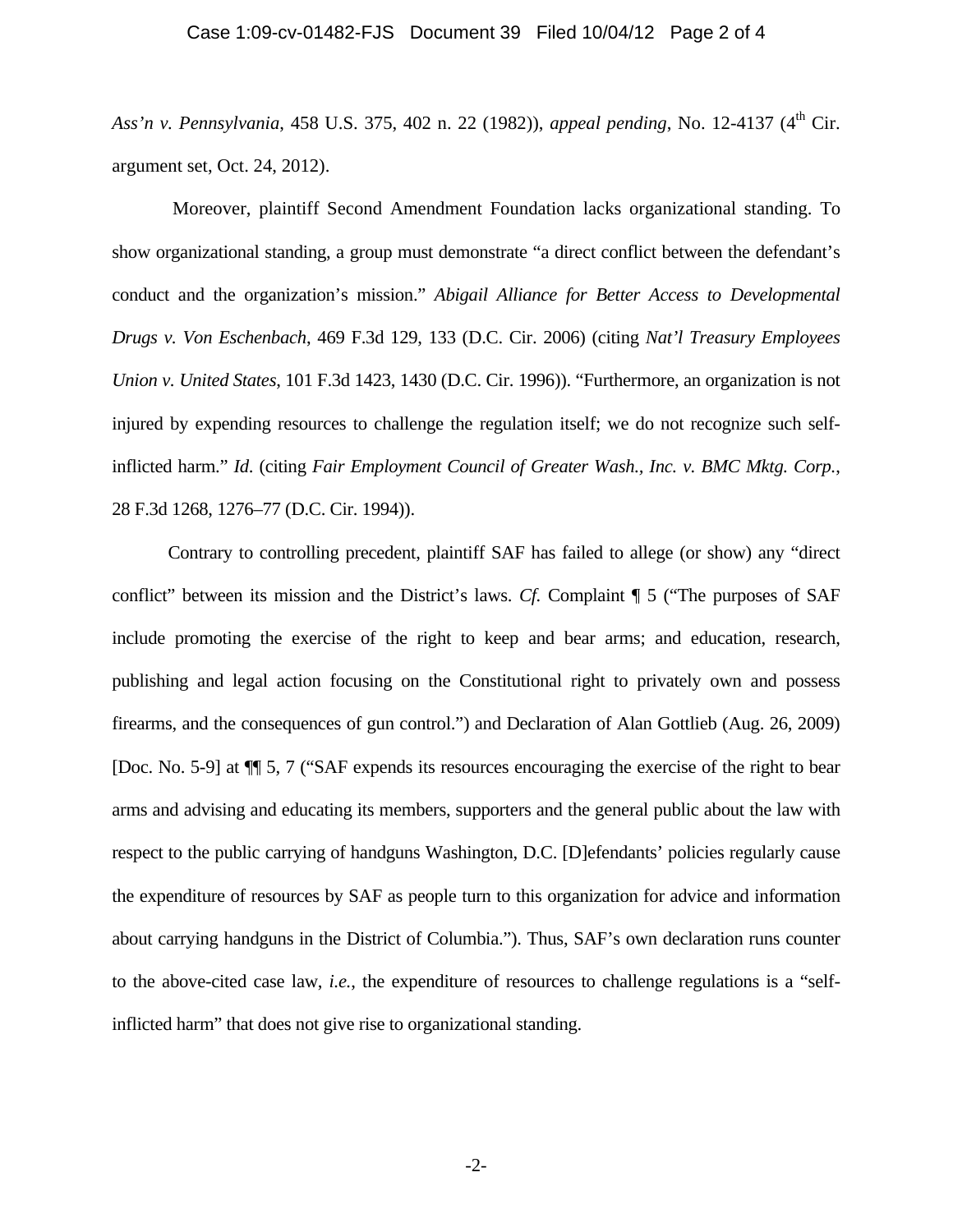## Case 1:09-cv-01482-FJS Document 39 Filed 10/04/12 Page 3 of 4

 The case law is clear that these alleged injuries are insufficient to demonstrate organizational standing. *See, e.g., Kachalsky v. Cacace*, 817 F.Supp.2d 235, 251 (S.D.N.Y. 2011) ("[S]uch activates [sic], standing alone, are plainly insufficient to give rise to standing."), *appeal pending*, No. 11-3642 ( $2<sup>nd</sup>$  Cir., argued Aug. 22, 2012).<sup>1</sup> "The mere fact that an organization redirects some of its resources to litigation and legal counseling in response to actions or inactions of another party is insufficient to impart standing upon the organization." *Equal Rights Center v. Post Properties, Inc.*, 657 F.Supp.2d 197, 200 (D.D.C. 2009) (quoting *Nat'l Taxpayers Union, Inc. v. United States*, 68 F.3d 1428, 1434 (D.C. Cir. 1995)), *affirmed*, 633 F.3d 1136, 1140 (D.C. Cir. 2011) (court should ask whether defendant's alleged conduct injured the organization's interest and whether organization used its resources to counteract that harm.). *See also Nat'l Ass'n of Home Builders v. EPA*, 667 F.3d 6, 12 (D.C. Cir. 2011) (group lacked organizational standing where, *inter alia*, it failed to show that its claimed expenditures "were for 'operational costs beyond those normally expended' to carry out its advocacy mission.") (quoting *Nat'l Taxpayers Union*, 68 F.3d at 1434).

Aside from asserting an abstract conflict between defendant's activities and plaintiffs' advocacy goals, plaintiffs have not alleged that their activities have been impeded in any way. [W]ere an association able to gain standing merely by choosing to fight a policy that is contrary to its mission, the courthouse door would be open to all associations.

 $\frac{1}{1}$ <sup>1</sup> In their brief, plaintiffs imply that the court in *Kachalsky* found only that SAF lacked representational standing. P.Br. at n.1. That is not correct. As the quoted section shows, the court found that SAF also lacked organizational standing, because it had "not sufficiently alleged an injury." *Kachalsky*, 817 F.Supp.2d at 251. *See also Kwong v. Bloomberg*, \_\_\_ F.Supp.2d \_\_\_\_, 2012 WL 995290, \*6 (S.D.N.Y. Mar. 26, 2012) ("it is questionable whether the injury [SAF] claim[s] to have suffered—namely, the expenditure of time and resources to challenge the licensing fee—constitutes a sufficient injury for standing purposes.") (citing *Kachalsky*); *Hodgkins v. Holder*, 677 F.Supp.2d 202, 206 (D.D.C. 2010) (SAF lacks organizational standing; "its voluntary act of [fielding questions from constituents about the laws at issue] cannot plausibly be the basis for a claim of constitutional injury."), *reversed and remanded sub nom.*, *Dearth v. Holder*, 641 F.3d 499 (D.C. Cir. 2011), *on remand*, \_\_\_ F.Supp.2d \_\_\_\_, 2012 WL 4458447, at n.4 (D.D.C. Sept. 27, 2012) (SAF lacks standing).